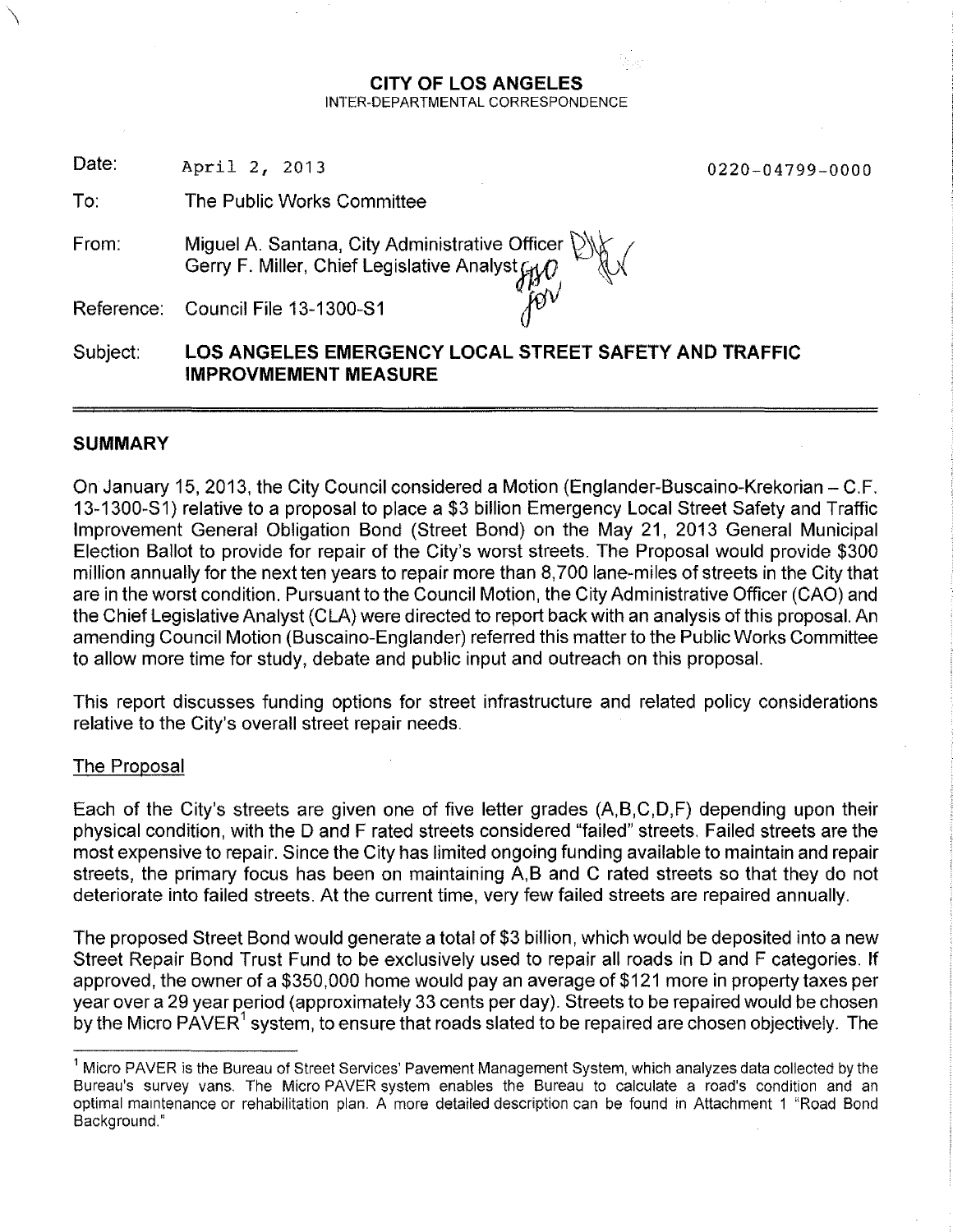bulk of the work would be contracted out, creating new private sector jobs. Approximately 870 lanemiles of streets<sup>2</sup> would be reconstructed per year. Currently the overall grade of the City's road system is rated a C, at the end of the program the overall grade of the City's road system would be increased to a B rating.

We agree with the makers of the Council Motion and the Mayor that the repair of the City's street infrastructure is one of the most pressing issues facing the City. Streets that are constructed and maintained well contribute significantly to the safety of the traveling public, to the value of private property, to the ability of a City to spur economic development, and to the overall livability ofthe City.

However, further analysis is needed to verify that a \$3 billion bond issuance would be sufficient to achieve the goal of increasing the City's road system to an overall B rating.

#### Overall Street Repair Needs

To better understand the overall needs of Street Repair in the City it is helpful to think of it in sections:

1. The Pavement Preservation Program

ξÝ,

This represents the general ability to maintain the City street system at its current condition. The general goal is to keep the City's best streets (rated A through C) from deteriorating further and becoming D and F rated streets. D and F rated streets cost significantly more to repair as they require more extensive resurfacing and/or reconstruction. A, Band C streets require less costly work such as pot hole repair, crack sealing, slurry sealing and resurfacing. Spending limited City funds on maintaining A, Band C streets is thus cost effective and prevents the growth of failed streets in the City. This is currently costing the City approximately \$130 million annually.

The City's roadways have continued to be an area of investment even during the economic downturn (Attachment 2). Funding for the City's pavement preservation program has remained steady due to the availability of non-General Fund resources including over \$53 million from the Federal American Recovery and Reinvestment Act (ARRA) of 2009 and over \$124 million from the California Transportation Bond Program (Prop 1B). The availability of these funds allowed the pavement preservation program to fill a gap created by the loss of General Fund dollars due to the recession.

With the final draw down of Prop 1B funds complete, the new challenge for the City is identifying funds to replace the Prop 1B funds that are no longer available. Given the City's continuing structural deficit, increasing the General Fund budget for street repairs to the level required to keep the program successful is not easily achieved. Measure R and Proposition C may provide some relieffor 2013-14. However, the use of these funds for resurfacing will limit the funds available for other longer-term City transportation projects. As the budget for 2013-14 is developed, the Mayor and Council will need to prioritize street preservation against other City priorities to determine the level of funding and the number of miles of repair that will be completed in 2013-14. If appropriate funding cannot be secured, the number of miles will decrease as will the condition of the City's streets. A

 $2$  Lane-miles are used to measure the total length and width of a given road. Centerline miles represent the total length of a given road; the width of the road is ignored when calculating centerline mileage.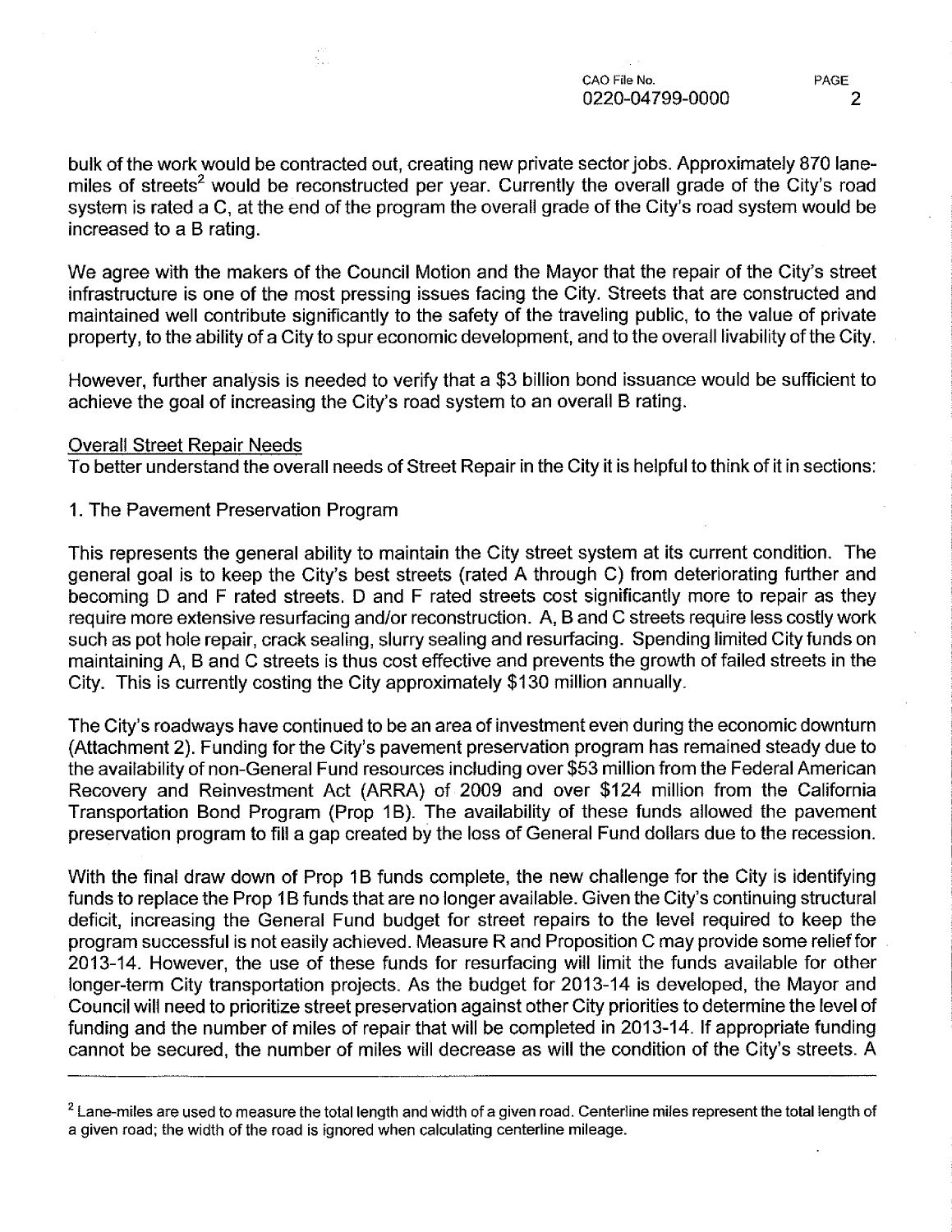PAGE 3

Pavement Preservation Program of approximately 735 centerline miles must be funded to maintain the current pavement condition.

Funding of the Pavement Preservation Program is critical to maintaining the overall condition of the street system, with or without the Proposed Bond Program.

# 2. The Street Capital Improvement Program

 $\mathcal{N}(\mathcal{X})$ 

This represents the need to construct bulkheads and retaining walls, repair sinkholes and roads damaged by landslides and other repairs required to ensure the overall structural stability of the City street system. Repairs are often done to small portions of a street and primarily serve to maintain the street in its current condition. In addition, items like repair and replacement of guardrails, erosion control for hillsides, berm replacement and tunnel maintenance and repair are funded from this program. This is currently costing the City between \$3.3 and \$16 million annually, based on the last five years. However, the City is likely to see a spike in this category in the near future. Projects such as replacement of Paseo Del Mar in San Pedro and the stabilization of Asilomar Road in Pacific Palisades will need to be addressed.

3. The Street Reconstruction Program

This represents the work covered by the Proposed Street Bond. The Street Bond will provide funds to repair the D and F rated streets (failed streets). These are the most expensive streets to repair. Although the City's budget provides for some reconstruction every year, the amount needed to bring the system to the B category is not readily available in the annual City budget. Funding for this component is critical to rapidly improve the overall condition of the street system.

# Future Policy Considerations

While the Street Bond will be a critically important part of repairing and improving the City's streets, the Pavement Preservation Program and the Street Capital Improvement Program must be maintained during the implementation of the Street Bond. If they are not, the goal of successfully eliminating D and F rated streets Citywide will not be accomplished.

For example, jf the Pavement Preservation Program is not fully funded during the implementation period of the Street Bond, then B and C rated streets may deteriorate into D and F rated streets. As a result, at the end of the implementation period of the Street Bond, there would be a brand new set of D and F rated streets to address.

As an additional example, if the Street Capital Improvement Program is not funded during the implementation period of the Street Bond, then streets could collapse or be blocked by moving earth and the City will be unable to repair them. A collapsed street or a street blocked by obstacles are comparable to D and F streets and are expensive to repair. If both programs are not funded during the implementation period of the Street Bond, then a whole new series of significant and expensive street repairs will exist once the Street Bond monies are expended.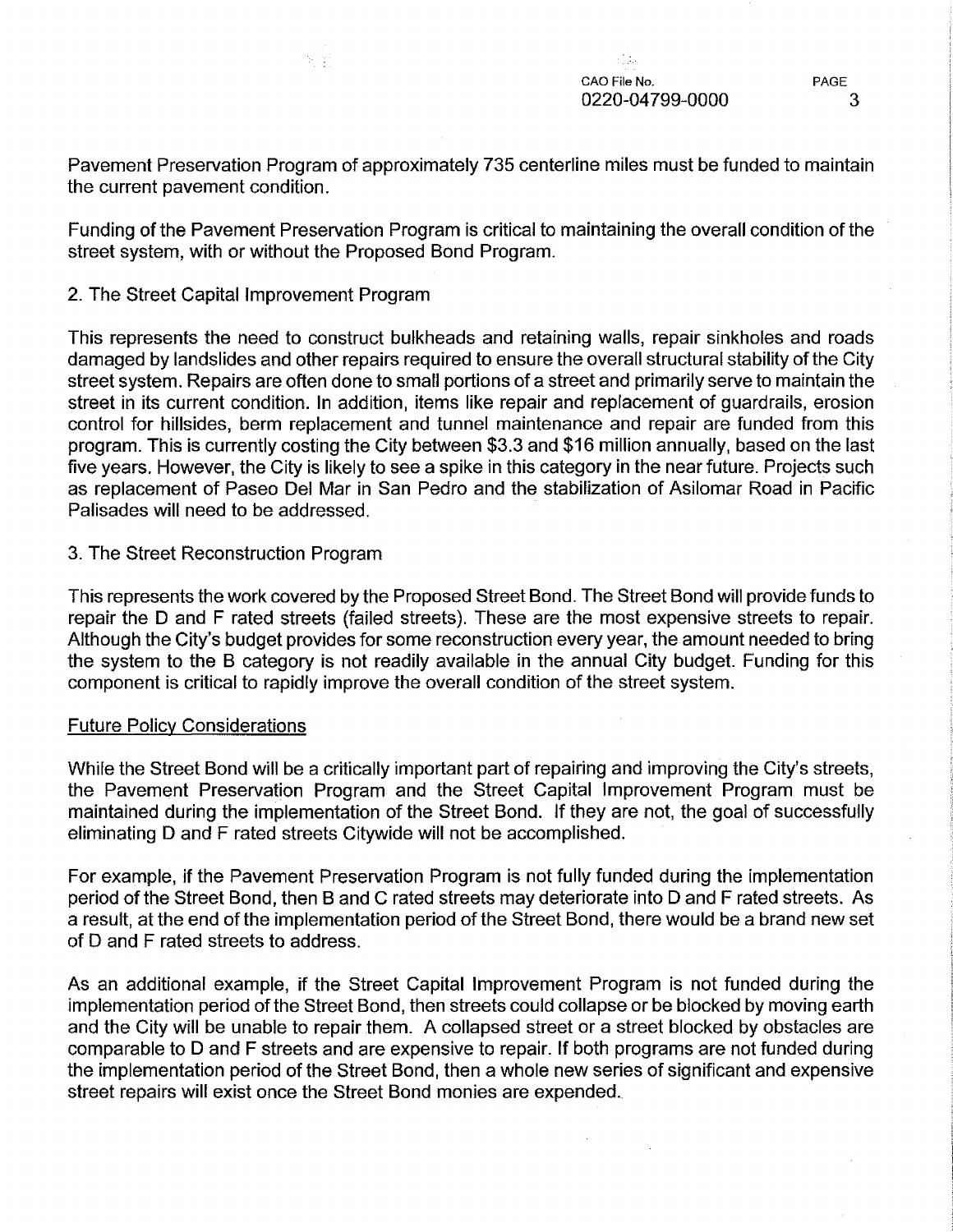CAO File No. 0220-04799-0000

Current projections for the City's efforts to maintain the Pavement Preservation Program and the Street Capital Improvement Program are similar to those of the General Fund. Growth in expenditures is expected to be greater than the growth of revenues. Should the Street Bond be implemented over a ten year period, which is reasonable, it is currently projected that insufficient funding will be available within the City Budget to maintain the Pavement Preservation Program and the Street Capital Improvement Program. Therefore, to successfully eliminate D and F streets in the City, a funding solution must include not only the resources to eliminate the current 8,700 miles of D and F streets over a ten year period but also to maintain the roadways that are currently in acceptable condition over that same ten year period.

# Potential Funding Options

Several funding options are available to provide for strategic management of deferred maintenance for the City street system. A brief summary of each of the following options is included in this report (Attachment 3) for consideration:

| <b>Options that Do Not Require a Vote or</b> | <b>Options Requiring a Vote or Direct</b> |
|----------------------------------------------|-------------------------------------------|
| <b>Direct Approval of Taxpayers</b>          | <b>Approval of Taxpayers</b>              |
| • Prioritization of All Street-Related       | • General Obligation Bond (Street         |
| <b>Projects</b>                              | Bond)                                     |
| • Developer Mitigations                      | • Incremental Sales Tax Assessment        |
| Measure R Financing                          | • Special Tax Assessment                  |
| ۰                                            | • Mello-Roos District                     |
| <b>Gas Tax Financing</b>                     | • Infrastructure Financing District       |
| $\bullet$                                    | • Marks-Roos District                     |
| • Trash Franchise Fees                       | • General Road User Fees                  |

# Next Step

A more detailed analysis is required, therefore instruct our Offices to report back, after the adoption of the 2013-14 Budget, with a detailed analysis on the funding requirements for an integrated street repair and maintenance program that would result in an overall street rating of "B".

# **RECOMMENDATION**

That the Council instruct the City Administrative Officer and the Chief Legislative Analyst, with the assistance of the Department of Public Works, Bureaus of Street Services and Engineering, to report back with more detail on the funding requirement and potential funding options for the achievement of an overall Citywide street system rating of B.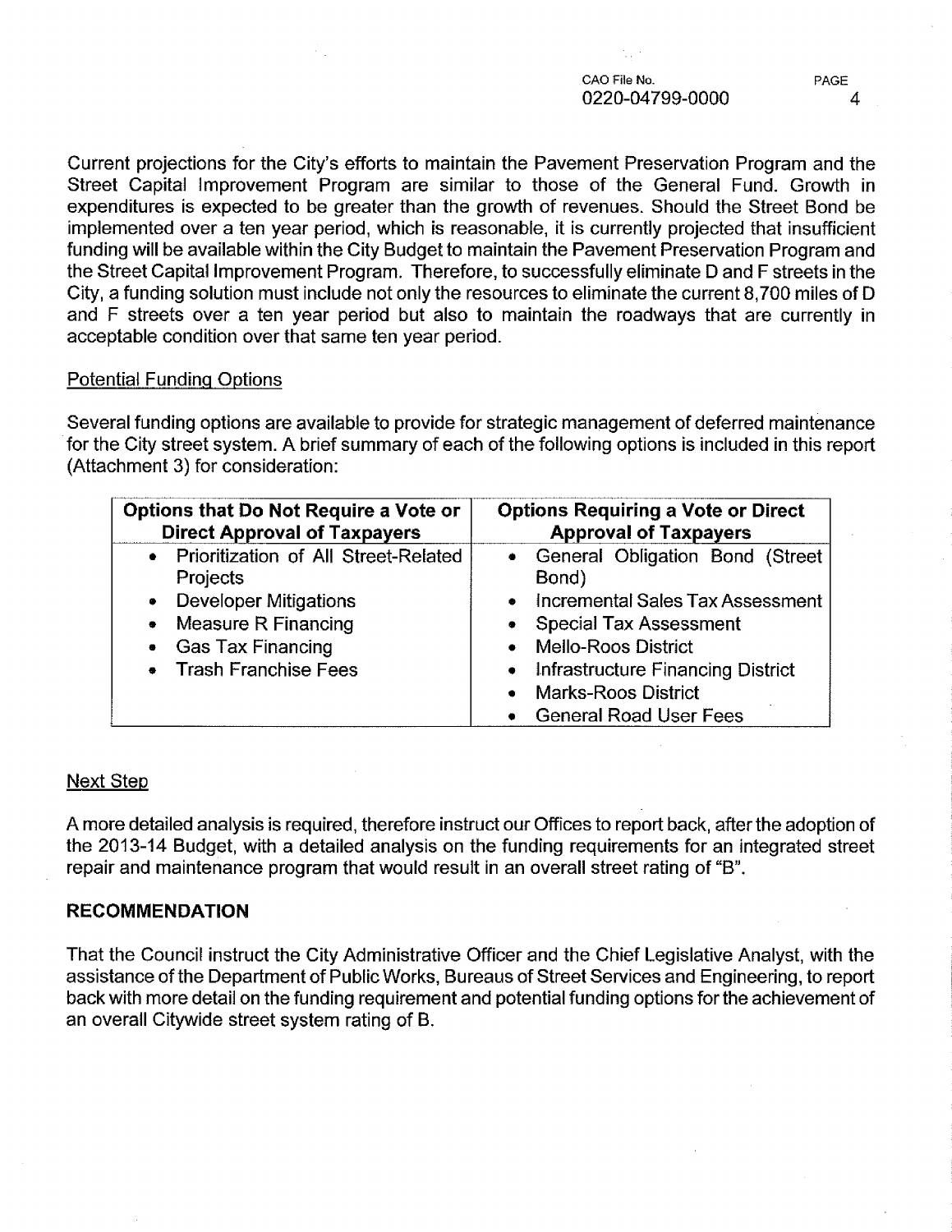$\sim$  .

# **FISCAL IMPACT**

**The impact to the General Fund is unknown at this time. Our Offices will report back with further analysis.**

#### *MAS/GFM:DHHISMS:MSRlJD:06130063*

Attachments

- 1. Road Bond Background
- 2. Sources of Funds Used for the Pavement Preservation Program

 $\frac{1}{4\pi}$ 

3. Street Infrastructure Deferred Maintenance Financing Options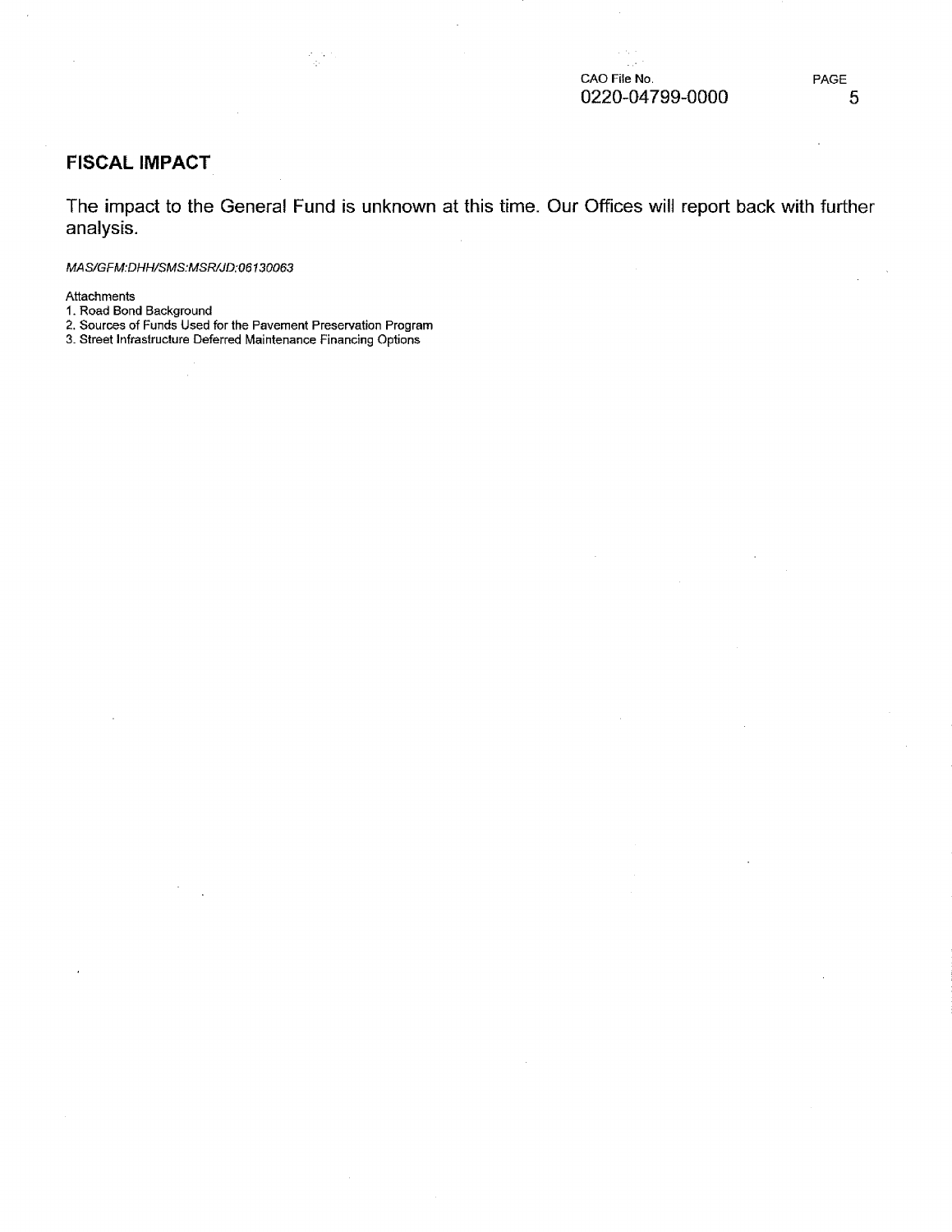3, 25

# ROAD BOND BACKGROUND

The City of Los Angeles, at 469 square miles, maintains the largest paved road system in the United States. The system is the result of decades of expansion. Pavement of the Los Angeles street system began in 1880 when Main Street in Downtown became the first paved road in the City. This system is made up of 6,500 centerline miles (28,000 lane miles) of streets and 800 centerline miles of alleys, divided into two geographic locations. The Metropolitan area makes up 53 percent of the system, while the Valley area is the remaining 47 percent.

The road system is broken down into two general categories: select streets and local roadways.

- Select streets, which include primary arterial, secondary arterial and collector streets, are considered "non-residential," and are generally throughways that connect distant locations. These roads move heavy volumes of traffic, including large trucks, are constructed with thicker layers of asphalt, generally between 45  $-$  100 feet wide and designed to last approximately 15  $-$  20 years.
- Local roadways, mostly residential streets, are designed to carry local and light traffic, as well as the occasional heavy traffic, such as buses and trash trucks. Local roadways are generally 15 -45 feet wide and designed to last approximately 30 -35 years.

5,840 miles of the City's road system is constructed of asphalt, 493 miles are constructed of Portland cement concrete (PCC); the remaining 107 miles of roadway is constructed of other materials. The Bureau of Street Services (BSS) is responsible for the maintenance and repair of the road system, and, in 1982, established an in-house Pavement Management System to monitor and maintain the road system.

Funding for street repair and maintenance comes from a variety of sources. Historically, these sources include the General Fund, the Gasoline Tax, Proposition C, Proposition 1B, Measure R, and the American Recovery and Reinvestment Act (ARRA). However, Proposition 1B and ARRA funds are exhausted and will not be available beyond the 2012 - 2013 fiscal year. In the near future, the available funding sources are insufficient to cover the costs of road maintenance and repairs.

# CURRENT STATE OF THE STREET SYSTEM

The Bureau of Street Services conducts a complete survey of all streets in the street system every three years, with the most current survey completed in June 2011. BSS identifies street condition on an A-F scale, with an A representing streets in good condition and F being streets in a failed condition. Currently, the overall street system has a C grade. However, approximately 31 percent of all roads in the system fall into the 0 or <sup>F</sup> categories.

The A-F levels assigned to roads by BSS are determined using the internationally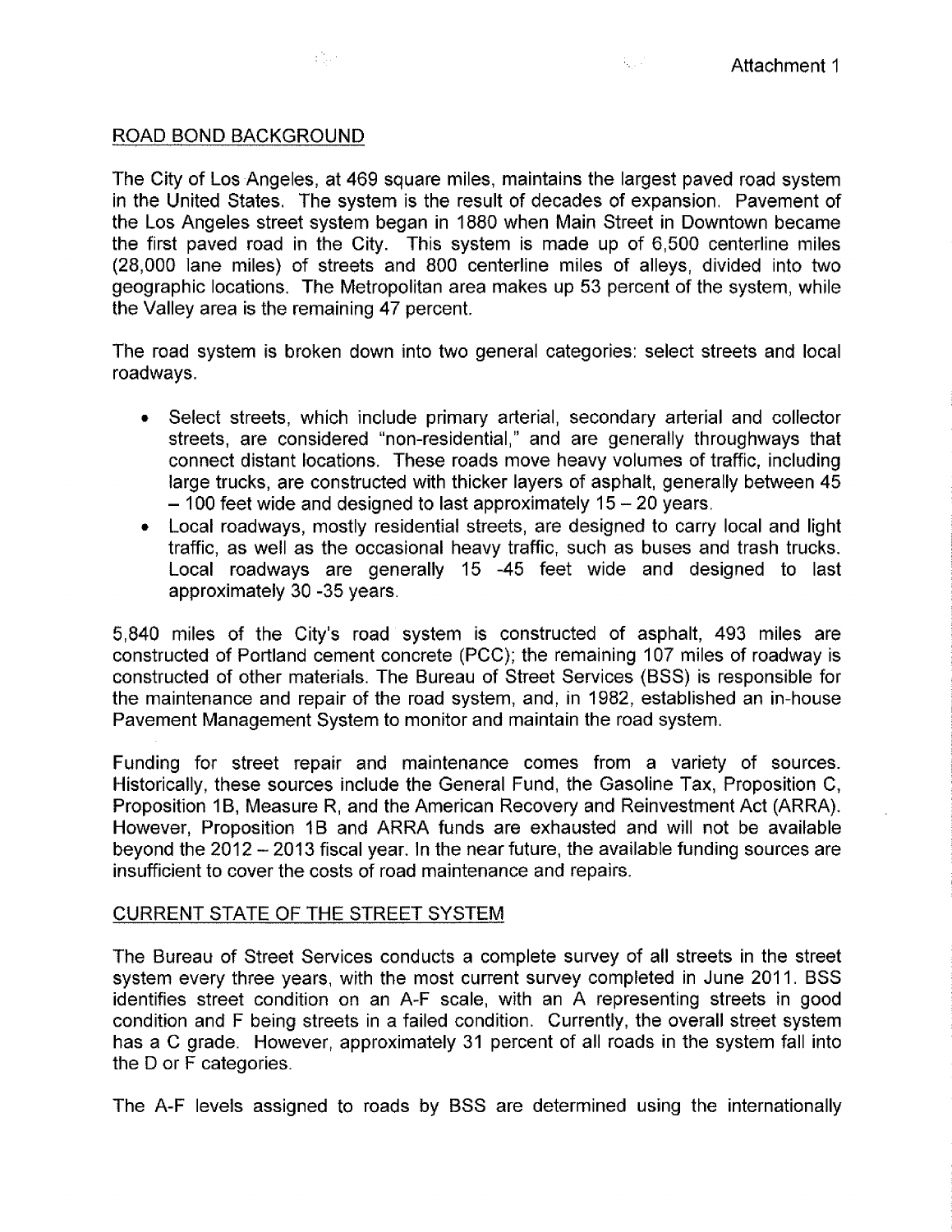accepted Pavement Condition Index (PCI) as the grading basis. The PCI is an index of the pavements' structural surface operational condition and is reflected in a numerical rating index ranging from 0 for a failed pavement to 100 for pavement in perfect condition. The PCI is obtained by analyzing type, severity, and quality of pavement distresses identified during a pavement condition survey. The PCI ranges and inventory for the grades assigned to roads by BSS are as follows:

| <b>Grade and PCI Range</b>      | <b>Local Street</b><br><b>Pavement Inventory</b><br>Percentage |
|---------------------------------|----------------------------------------------------------------|
| A roads have a PCI of 86 - 100  | 21%                                                            |
| B roads have a PCI of $71 - 85$ | 23%                                                            |
| C roads have a PCI of $56 - 70$ | 18%                                                            |
| D roads have a PCI of $41 - 55$ | 13%                                                            |
| F roads have a PCI of $0 - 40$  | 25%                                                            |

*Source: Bureau of Street Services 2011 State of the Streets Report*

BSS manages its Pavement Preservation Program by determining the pavement condition, maintenance needs, and the optimal time and method for rehabilitation of pavement conditions. This enables BSS to perform cost-effective preventive maintenance and rehabilitation, and provides a strategy for maintaining the street system based on the level of funding available. Generally, the approach to pavement preservation incorporates two strategies:

- Most economical selection of streets and rehabilitation methods used; and,
- Prevention or slowing of street deterioration.

Road repairs can be crack sealing, slurry sealing, resurfacing, or reconstruction. These maintenance efforts have varied costs, and are applicable at certain levels of road damage. It is generally accepted that overall repair costs are significantly less in the long run if road repairs are conducted during the early stages of deterioration.

The Pavement Preservation Program utilized by the BSS is comprised of the following components:

- Pavement Management System (Micro PAVER)
- Maintenance Program (Small asphalt repairs, Crack Sealing and Slurry Sealing)
- Rehabilitation Program (Asphalt Overlays, Resurfacing, Reconstruction)

BSS uses the Micro PAVER Pavement Management System to monitor, maintain, and manage the City's street system. This system provides a systematic and consistent method for selection, maintenance and rehabilitation needs, as well as determines the optimal time for repair by predicting future pavement conditions. BSS uses three automated survey vans for data collection on a three year cycle.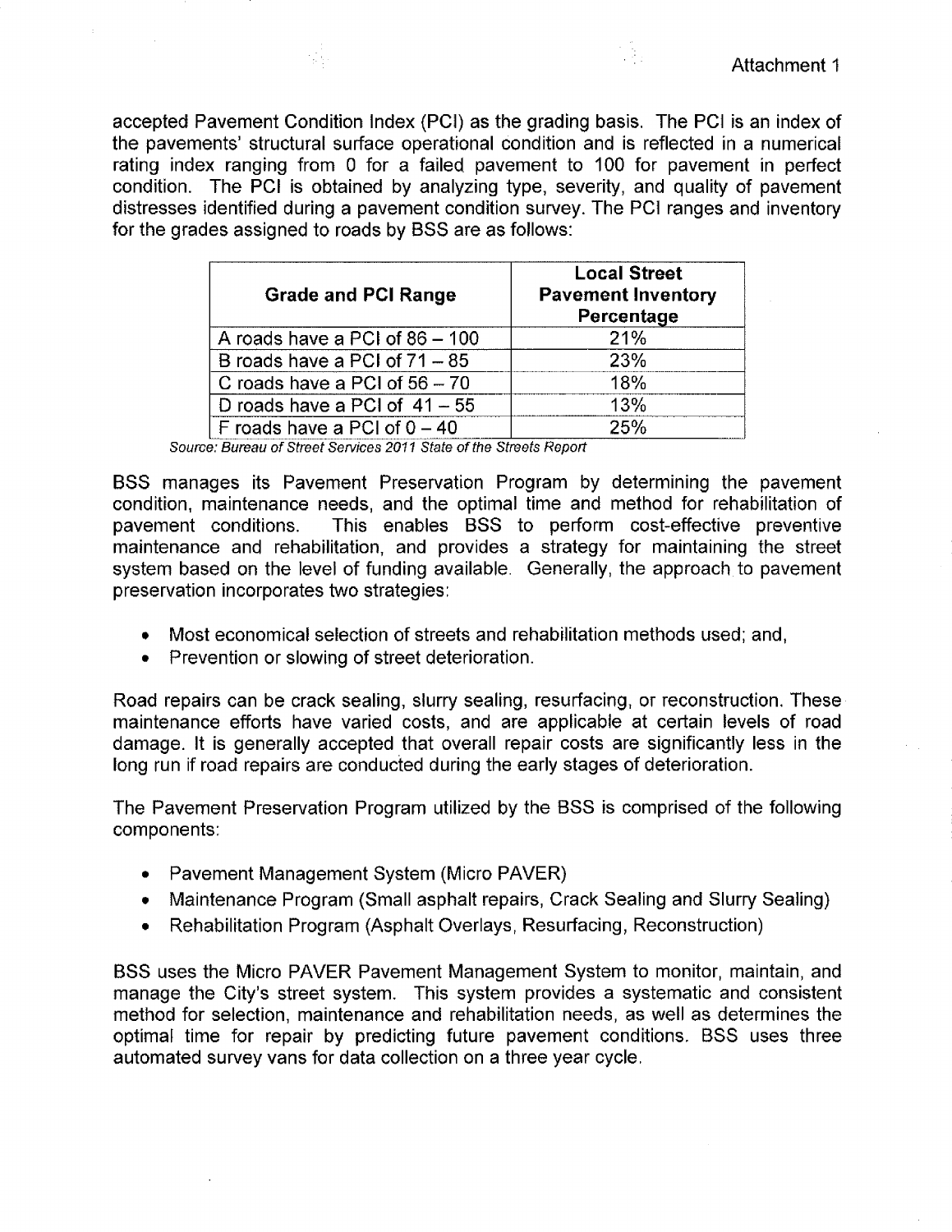i.<br>Fil

The maintenance program involves small asphalt (pothole) repairs, crack sealing, and slurry sealing.

Ŵ.

- Potholes are created when water enters the road surface and causes erosion of the roadway. Holes are repaired using cold- or hot-patch materials. The cost to repair a pothole varies from \$7 to \$21.
- Crack sealing is an early preventive maintenance technique used for roadways. BSS uses a Polymer Modified Petroleum based product and slow setting asphalt emulsion product to seal cracks as they develop. This avoids and prevents development of a base failure.
- Slurry seal is a rubberized seal that replaces eroded fine aggregate particles, seals minor cracks and provides approximately 1/8" to 3/8" wearing surface that lasts approximately seven years. Slurry seal is applied to residential streets with good riding and drainage qualities to keep the street perpetually in a good to excellent condition. A maximum of three slurry seals can be applied, extending the serviceability of the street by 21 years. Optimally, a street should be slurry sealed within three years of asphalt blanketing or resurfacing. Slurry seal costs approximately \$25,000 per mile.

Rehabilitation includes asphalt overlays, resurfacing, and reconstruction.

- Resurfacing is the placement by paving machine of asphalt wearing surface over a prepared sub base. The roadway may have had up to 15 percent by surface area involved in base failures, and all failures must be repaired prior to resurfacing. A leveling course of asphalt may be needed to return proper shape to the roadway. Resurfacing returns a roadway to a new status. The cost of resurfacing varies with the amount of base failure. Generally, the cost of resurfacing ranges from \$250,000 to \$400,000 per mile.
- Reconstruction is the most expensive repair, and involves the removal and rebuilding of a roadway. Some forms of reconstruction involve complete removal and reconstruction of the roadway base and some require less. The cost of total reconstruction can range between \$650,000 per mile and \$2.5 million per mile.

Currently, the City reconstructs about 60 lane miles of F condition streets a year, and rehabilitates approximately 85 lane miles of 0 grade streets. At this rate, it would take 60 years for the City to repair all 0 and F streets, barring any additional miles falling into the 0 or F category.

# ROAD DAMAGE CAUSED BY TRUCKS & BUSES

Vehicle road damage is a result of the axle weight upon the pavement. A truck carrying 10 times the weight of a car does 1000 times more damage to a road as the single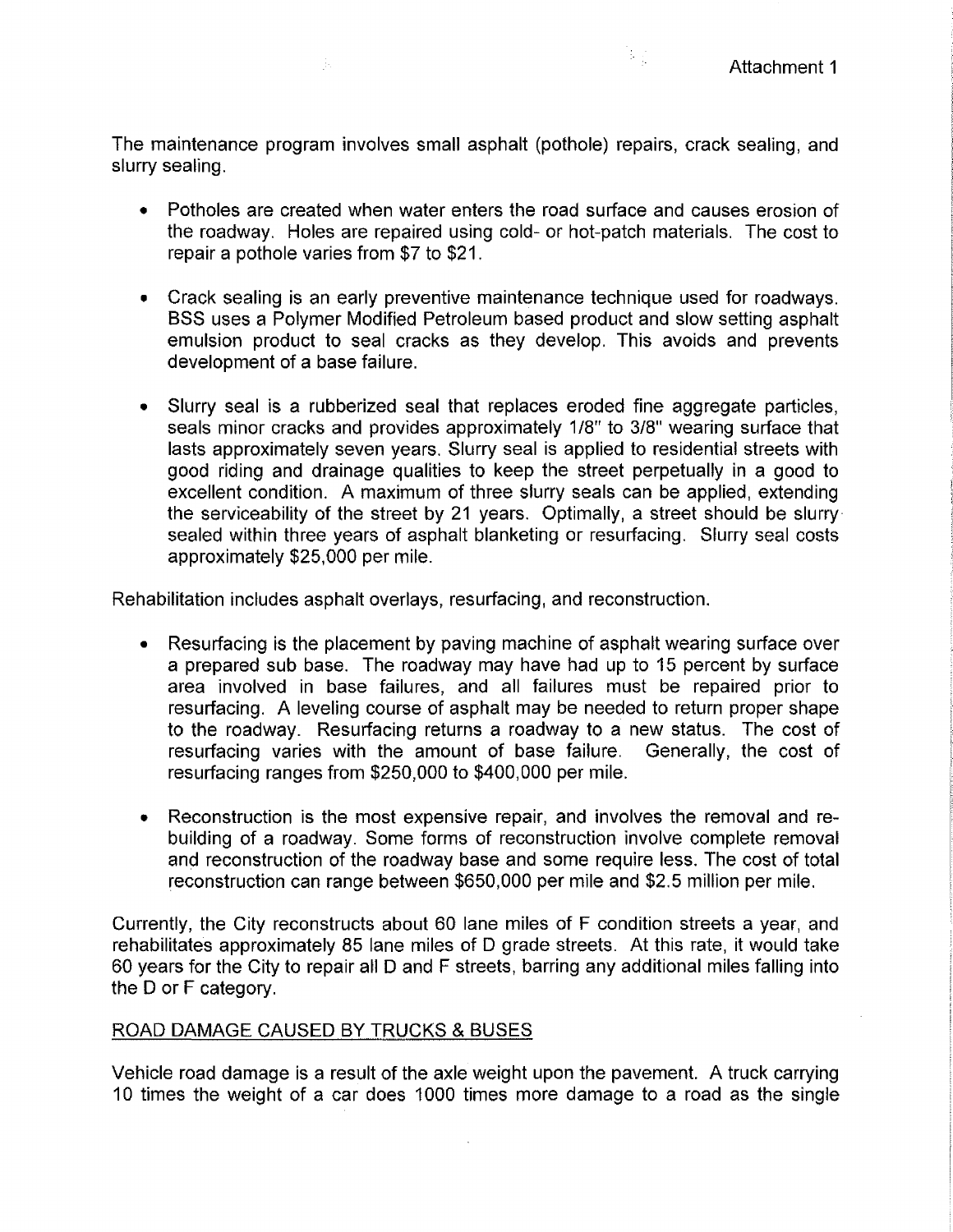passenger vehicle. While diesel fuel is subject to federal and state taxes, it is generally accepted that these excise taxes have not kept pace with inflation and do not go far enough to cover roadway repair caused by heavy trucks and transit vehicles. Numerous transit groups believe that this situation results is the trucking industry (and public transit) being subsidized by motorists' gasoline taxes.

Trucking is even more damaging, and, as the weight of trucks grow, and the use of trucks continues to increase, the damage to roads caused by the use of these vehicles will become more severe. Truck usage has been increasing at a greater rate than passenger vehicle usage, which greatly increases the strain on the road network.

Many groups advocate increased taxes on heavy trucks, in order to cover the costs of road maintenance and repair. However, trucking groups oppose any increase in taxes, and argue that a tax increase would run independent operators out of business and increase the cost of goods for consumers.

The Los Angeles County Metropolitan Transportation Authority (Metro) transfers funds generated by County transit sales taxes to local governments via local returns. These funds are designed to cover the wear and tear caused by the operation of heavy buses. It may be that the damage caused by these buses could be more than what is returned to local jurisdictions to be used for road maintenance.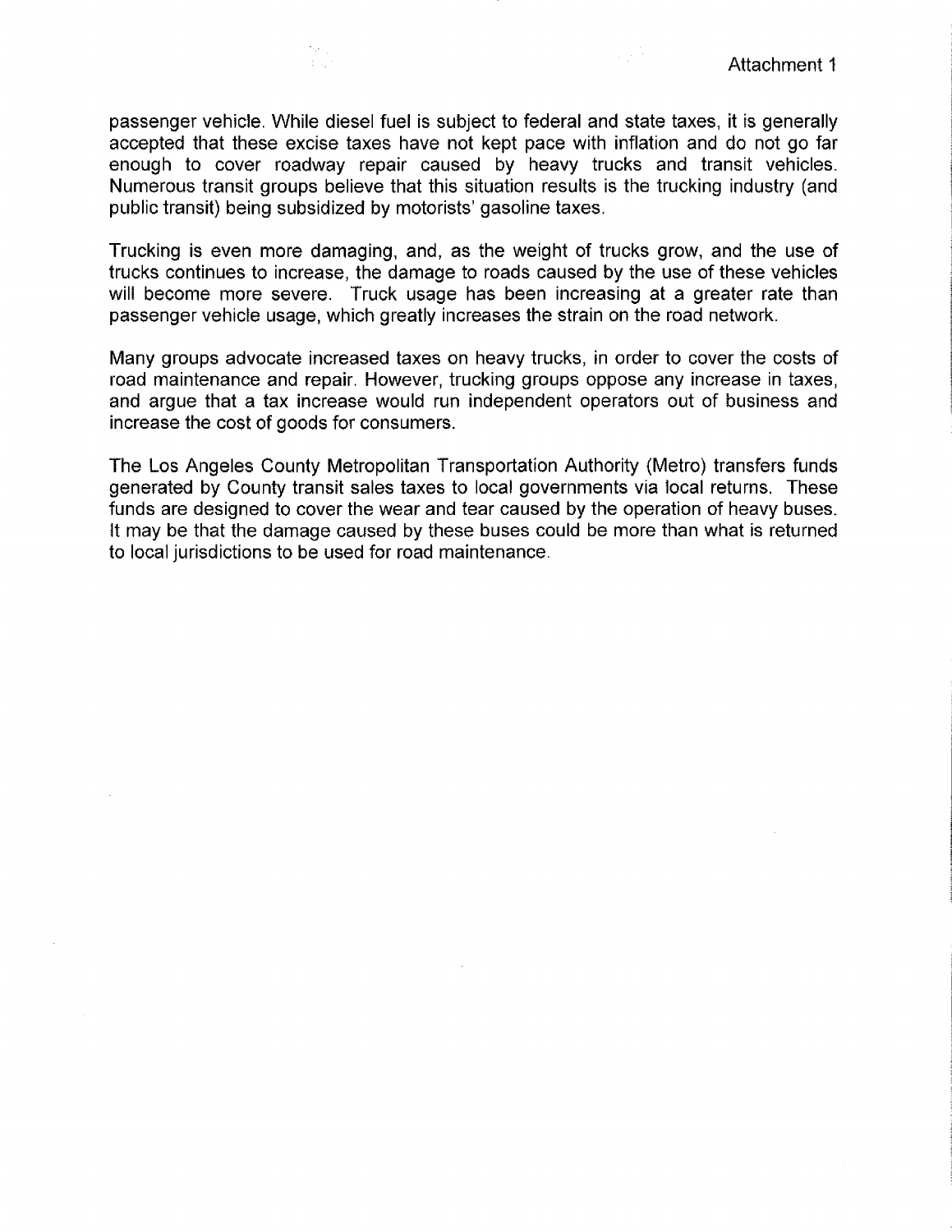# SOURCES OF FUNDS USED FOR THE PAVEMENT PRESERVATION PROGRAM

#### PROPOSITION C

Public Utilities Code Section 130350 provides that the Los Angeles County Transportation Commission may adopt a sales tax within the County, provided that it is approved by a majority of the electors. In 1990, the voters in Los Angeles County approved the imposition of an additional one-half cent sales tax to improve transit service and operations, reduce traffic congestion, improve air quality, efficiently operate and improve the condition of streets and freeways utilized by public transit, and reduce foreign fuel dependence.

The City receives funds from a 20 percent share of the revenues collected based on a per capita allocation. Funds may be used for public transit, paratransit, and repairing and maintaining streets used by public transit.

#### MEASURE R TRAFFIC RELIEF AND RAIL EXPANSION FUNDS

Public Utilities Code Section 130350 provides that the Los Angeles County Metropolitan Transportation Commission (Metro) may adopt a sales tax within the County, provided that it is approved by a majority of the electors. In 2008, the voters in Los Angeles County approved the imposition of an additional one- half cent sales tax for a period of 30 years to (a) expand the County Metro rail system, including providing a direct airport connection; (b) make local street improvements, such as signal synchronization, filling potholes, repairing streets and making neighborhood streets and intersections safer for drivers, bicyclists and pedestrians in each community; (c) enhance safety and improve the flow of traffic on freeways and highways; (d) make public transportation more convenient and affordable (especially for seniors, students, the disabled and commuters); and, (e) provide alternatives to high gas prices, stimulate the local economy, create jobs, reduce pollution and decrease dependency on foreign oil. All transit projects funded by Metro through the Measure R transit capital fund will require a three percent local match. Matching funds identified will allow Metro to deliver transit projects within the City more quickly.

# SPECIAL GAS TAX STREET IMPROVEMENT FUND

The Special Gas Tax Street Improvement Fund receives monies from the State's Excise Tax on the sale of gasoline and from federal reimbursements through the Surface Transportation Program - Local (STP). These monies provide funding to various departments and to the CIEP - Physical Plant for eligible activities and projects.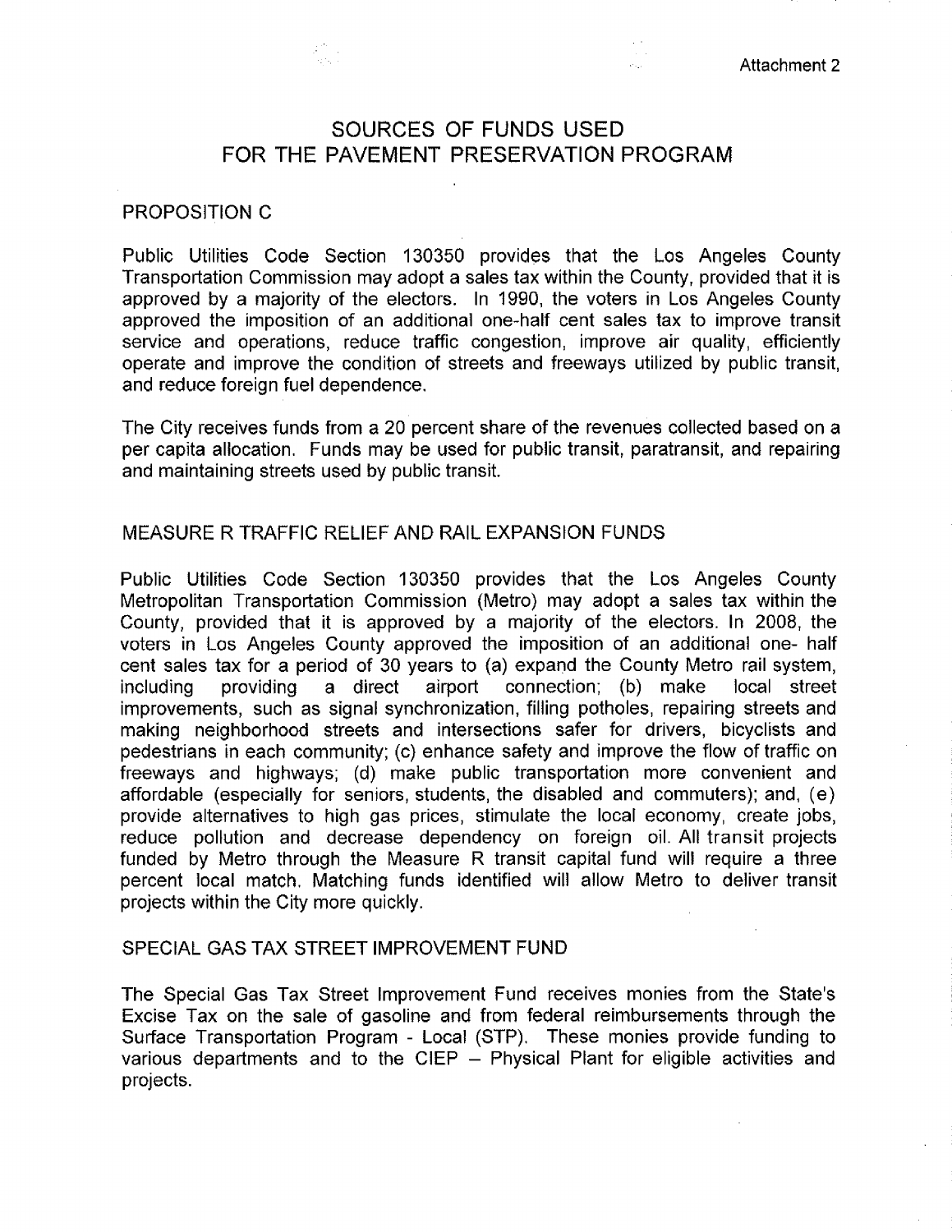$\mathcal{P}_{\mathcal{A}}^{(n)}$ 

A sum equal to 1.315 cents per gallon of the net revenue derived from the State gasoline tax and 2.590 cents per gallon from the diesel fuel tax is apportioned monthly to cities in the proportion that the population of each city bears to the total population of all cities in the State in accordance with Section 2107 of the Streets and Highways Code.

 $\mathcal{P}^{\pm}$  .

A sum equal to 1.04 cents per gallon derived from the State gasoline tax is apportioned among counties by vehicle registration, among cities and unincorporated areas of counties by assessed valuation, and among cities within counties by population in accordance with Section 2106 of the Streets and Highways Code.

As a result of the passage of Proposition 111 in June of 1990, the 9 cents per gallon of gas and diesel taxes was increased to 14 cents on August 1, 1990 and 1 cent per gallon each January 1 until January 1, 1994. A sum equal to the net revenues derived from 11.5 percent of taxes in excess of 9 cents per gallon is allocated to cities in the proportion that the population of each city bears to the total population of all cities in the State in accordance with Section 2105 of the Streets and Highways Code.

The sales tax on gasoline allocated as Traffic Congestion Relief Fund (TCRF) was repealed on March 22, 2010 with ABx8 6 and ABx8 9. Included in the legislative bills was a new excise tax of 17.3 cents per gallon effective July 1,2010 and allocated in accordance with Section 2103 of the Streets and Highways Code. AB 105 signed on March 24, 2011 clarified that funds apportioned to Section 2103 are not subject to the requirements and restrictions applicable to the former TCRF.

The STP provides federal grants to finance the upgrading of the most heavily traveled highways. Funding is authorized through federal legislation every six years. The last legislation that would have expired in September 2009 was extended.

#### TRAFFIC SAFETY FUND

The City's share of fines and forfeitures collected under Section 42200 et. al from any person charged with a misdemeanor or an infraction under the Vehicle Code of the State of California is used for traffic signs, signals, and other traffic control and safety devices; traffic law enforcement and accident prevention; and for the maintenance, improvement or construction of public streets, bridges and culverts within the City.

#### STREET DAMAGE RESTORATION FEE SPECIAL FUND

The Street Damage Restoration Fee Special Fund was created by Council action to receive revenues from the Street Damage Restoration Fee. The Fee was established to compensate the City for damage to City streets caused by excavations or other work performed by any entity, including City agencies, required to obtain a permit for the performance of said excavations or other work. The funds are to be used only for street surfacing, resurfacing, repair and reconstruction, and laboratory fees, testing,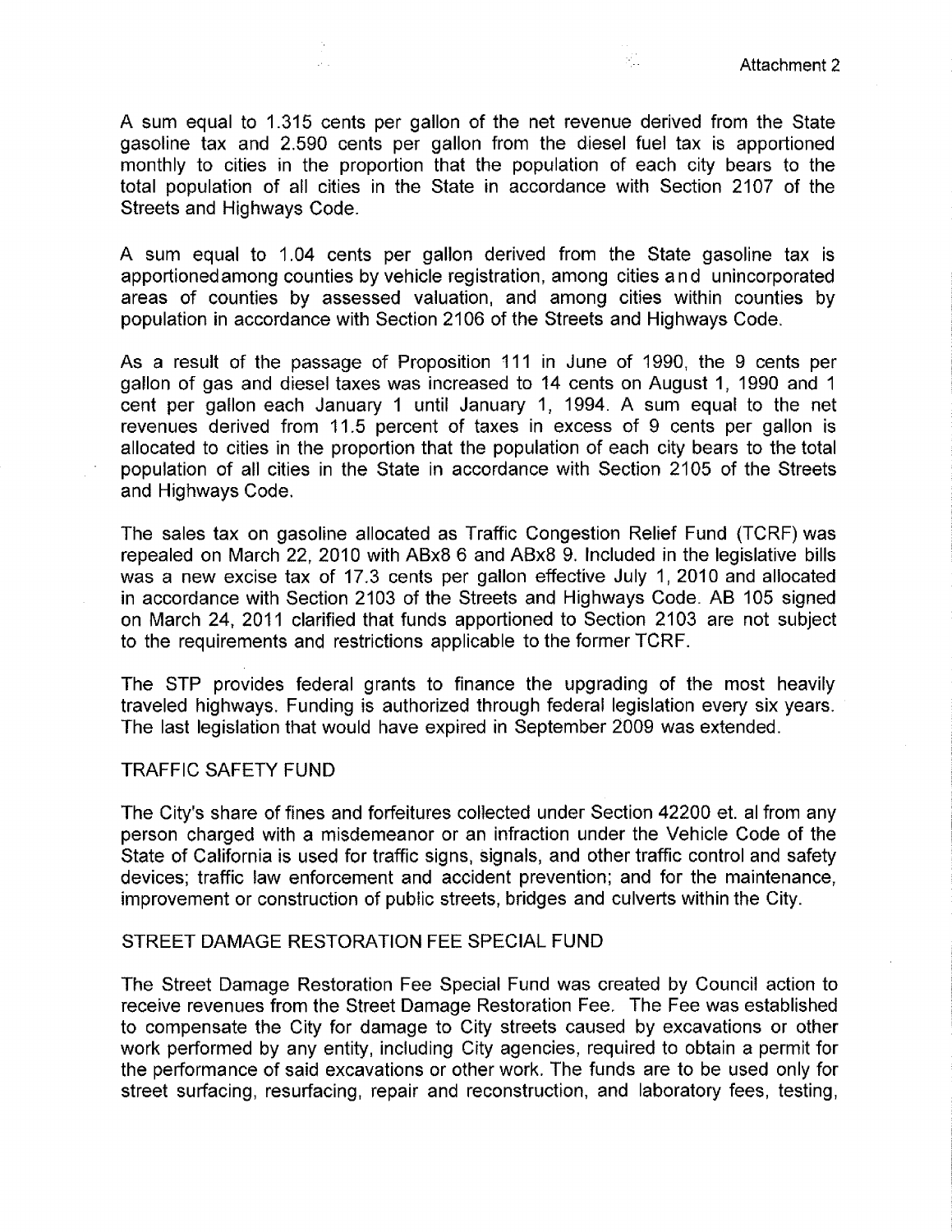k e j

materials, engineering, salaries and overhead associated therewith.

 $\frac{1}{2}$  ,  $\frac{1}{2}$ 

# GENERAL FUND

The General Fund is the primary operating fund of the City. It is used to account for all financial resources except those required to be accounted for in other funds. General Fund revenues are derived from such sources as taxes, fines, interest income and other resources available for discretionary funding. Expenditures are expended for functions of general government, protection of persons and property, public works, health and sanitation, transportation, cultural and recreational services, community development, capital outlay, and debt service.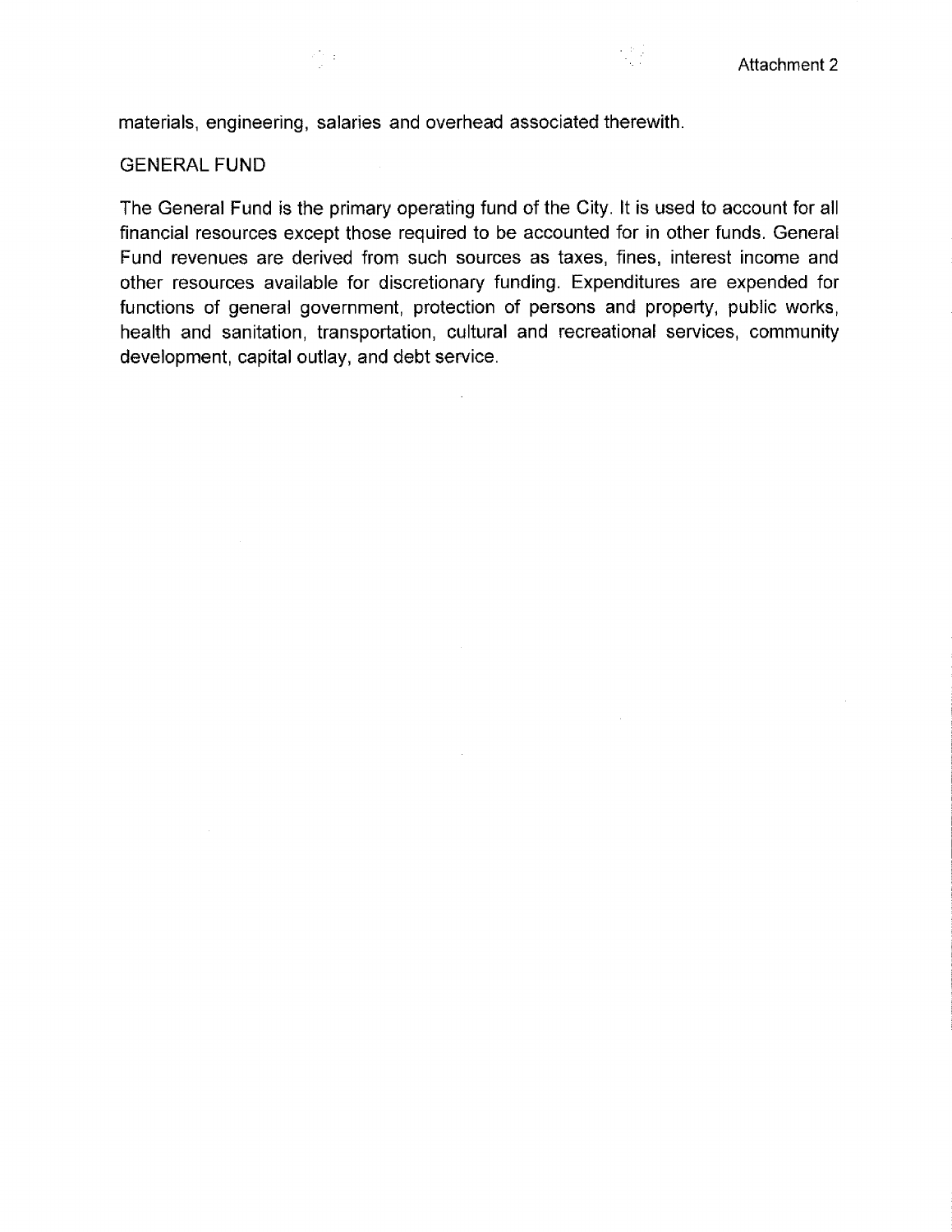# **STREET INFRASTRUCTURE FINANCING OPTIONS**

The following provides a listing of potential financing options for the restoration of the City street system.

# **Options That Are Readily Available to the Mayor and Council**

# Prioritization of All Street-Related Projects

The priority of street deferred maintenance work (as opposed to new street construction) could be deemed a priority, central component (or core service) of the annual budget process, instead of an ancillary component. This means that the amount required to repair and maintain the City's streets at the desired level would be determined and programmed into the annual budget. Reductions in other City programs would be necessary to balance the budget in tight years.

| Potential Sources of Funds | <b>Current Use</b>                                   |
|----------------------------|------------------------------------------------------|
| General Fund               | Various                                              |
| Gas Tax                    | <b>Street Related Projects</b>                       |
| <b>Street Damage</b>       | Resurfacing/GSD Support                              |
| Measure R                  | Capital Projects (ADA, Bike/Pedestrian Match)        |
| Prop C                     | Various - Transportation                             |
| <b>Traffic Safety</b>      | <b>Traffic Control Maintenance - Crossing Guards</b> |

#### Developer Mitigations

Development Agreements could be structured to provide for the funding of needed street and alley repair and maintenance in the affected area. Focus could be placed on the worst streets and alleys and those streets and alleys that will receive the trips generated by the development. Less focus could be placed on beautification projects such as tree planting, fencing or installation of street furniture.

#### Measure R Financing

Measure R is a Countywide  $\frac{1}{2}$  cent sales tax surcharge approved by voters in November 2008 to provide for an improved regional transportation system. Measure R funds are divided among regional funds for which the Metro has direct control and Local Return Funds that local jurisdictions have direct control over.

The City Council and Mayor have adopted policies governing the use of Measure R Funds. Since the public approval of Measure R was focused on completion of transportation projects, 90 percent of revenue is reserved for capital projects (ongoing costs are limited to 10 percent of revenue). In addition, five percent of revenue is reserved for bicycle projects and five percent of revenue is reserved for pedestrian projects. This leaves 80 percent of the revenue available without a change in policy. However, the Council and Mayor have given high priority to another 25 percent of the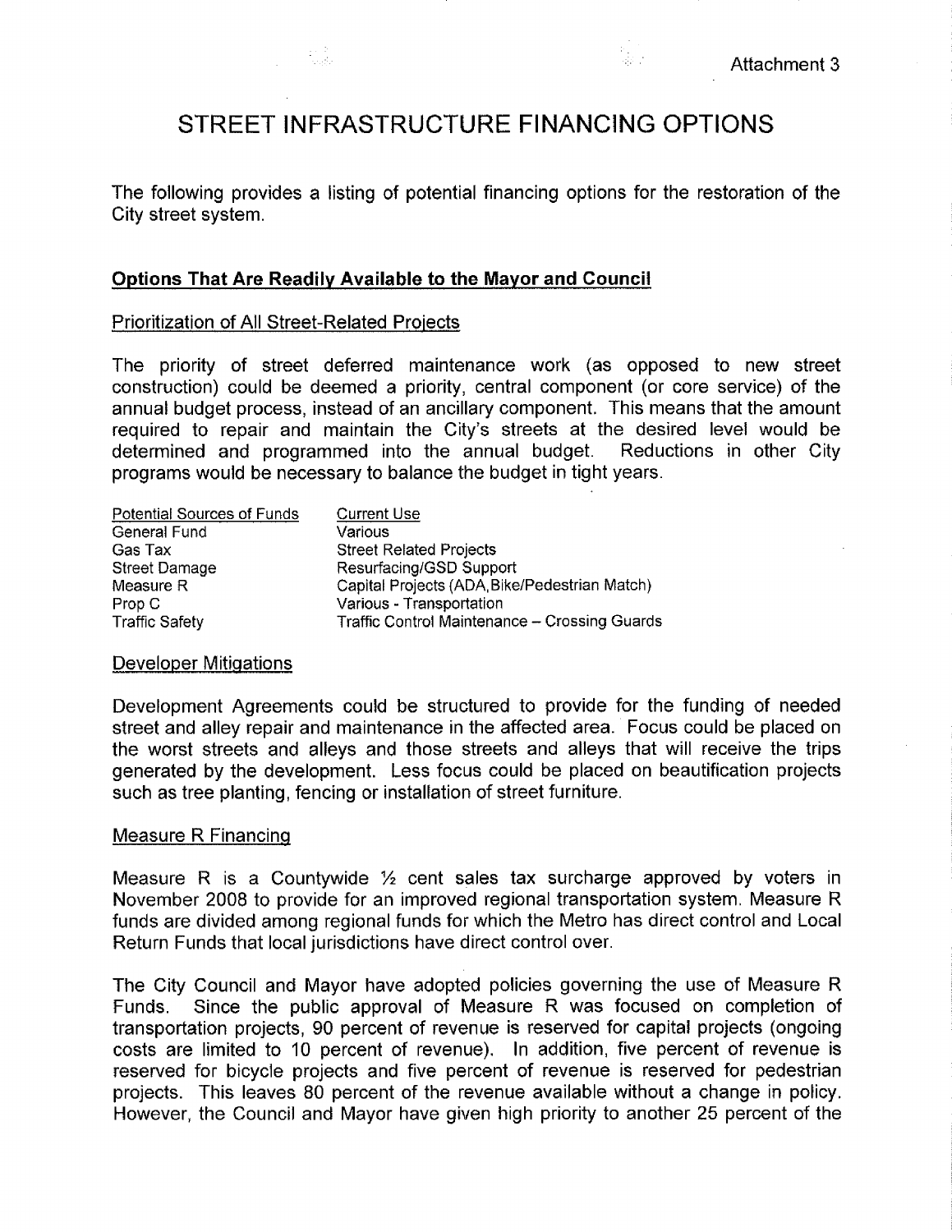revenue for the funding of sidewalk access ramps (to provide equal access to infrastructure for all people) and for Downtown Streetcar operations when operations begin in 2016. In addition, the Council intends to provide \$317 million in matching funds for regional projects (to accelerate projects of benefit to the City) and reimbursement of costs to the General Fund. This leaves approximately 40 percent of the revenue (approximately \$16 million annually) for discussion without changing policy.

속의

The Measure R Ordinance and Guidelines allow local jurisdictions to issue revenue bonds repayable from Measure R Local Return Funds, subject to prior approval of the County MTA Board. The County MTA approved issuance of bonds for local jurisdictions in February 2013. The Public Resources Advisory Group (PRAG) estimated that between \$227 million to \$406 million of debt capacity is available to the City for a debt service requirement between \$14 million and \$27 million. However, this is based upon assumptions in several important financing criteria, such as interest rates, term and coverage ratios.

# Gas Tax Financing

Several smaller California cities have issued debt to provide for street improvements. The debt is repaid from Gas Tax receipts. The City receives approximately \$100 million annually in Gas Tax receipts. It might be possible for a Gas Tax financing to be done without impacting or pledging the General Fund and with the approval of the Council and Mayor. However, this needs to be reviewed and confirmed.

#### Trash Franchise Fees

Franchise Fees could be charged to private (and/or public) refuse collection agencies for the use of the City right-of-way, primarily streets and alleys. These fees could be used to repair and maintain roads and alleys utilized by private (and/or public) haulers. Franchise Fees are exempt from Proposition 26, have a logical nexus with the use of revenue and is consistent with current City practice. Road damage is a result of the weight put on the axle of a vehicle. A truck carrying 10 times the weight of a car does 1,000 times more damage to a road than a car.

In 2012, the City decided to implement a Franchise model for private refuse collection. The process of implementation is expected to take several years.

# **Options That Require A Vote or Direct Approval of Taxpayers**

# General Obligation Bond (Street Bond)

General obligation (GO) bonds are backed by a promise to levy ad valorem property taxes in an unlimited amount as necessary to pay debt service. Due to this pledge of revenues, the State Constitution requires that local governments seek voter approval prior to issuing GO bonds. These bonds typically have low borrowing costs because of their broad security pledge. They tend to yield high bond ratings and have wide investor acceptance.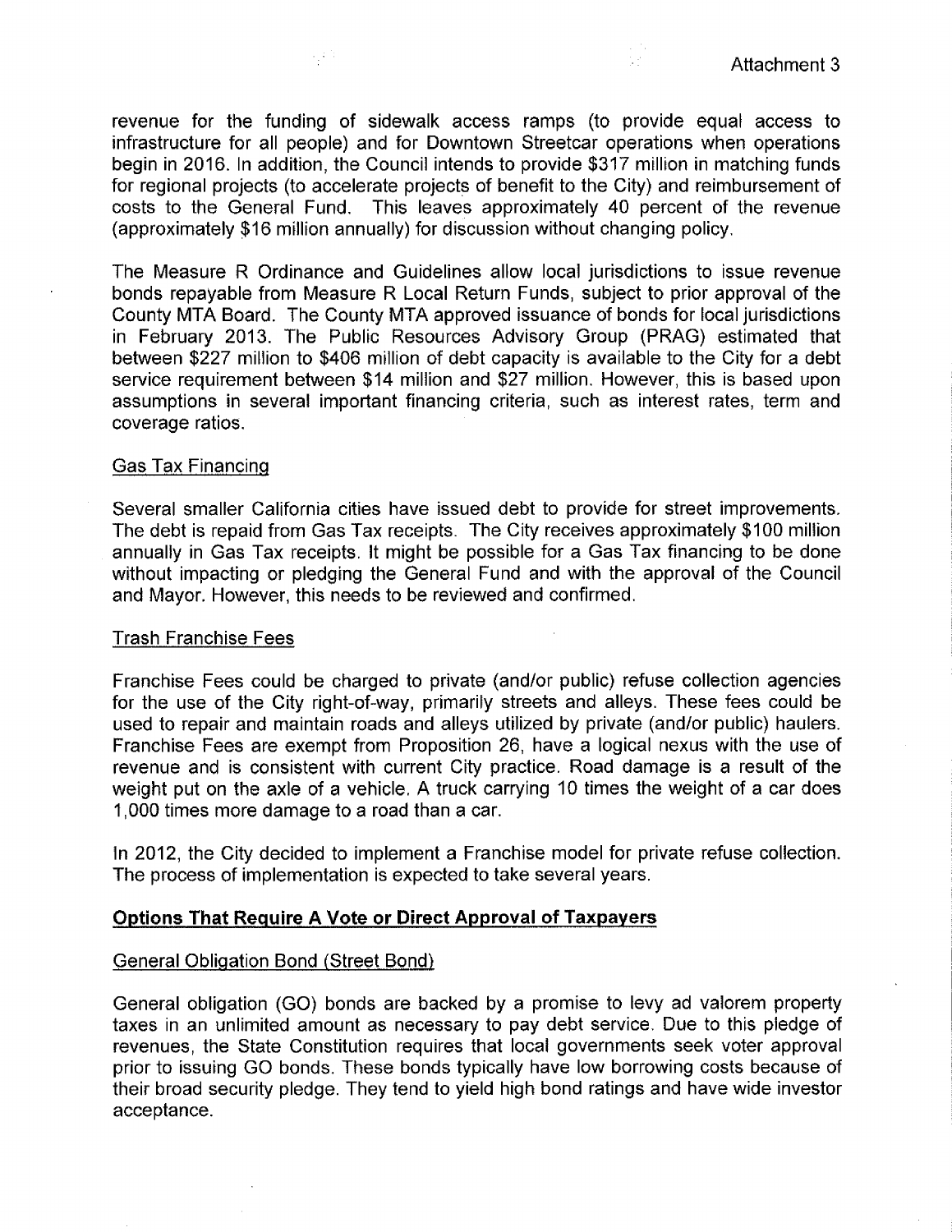$\frac{1}{2} \left( \frac{1}{2} \right) \frac{1}{2}$ 

GO bonds that are issued by local agencies require two-thirds voter approval. Article XVI, Section 18 of the State Constitution, states that local agencies (i.e., county, city, town, or school district) may not incur indebtedness without two-thirds voter approval.

# Incremental Sales Tax Assessment

i<br>Seri

Effective July 1, 2011, the State of California let one percent of the Sales Tax expire. This had the net effect of reducing Sales Tax from 9.75 percent to 8.75 percent in Los Angeles County. An increase in the sales tax for the City could partially or wholly fill the gap, subject to the local cap on sales tax. A *1/4th* of one percent increase would be approximately equal to \$100 million, if administered by the City.

It should be noted that the City included a sales tax increase proposal on the most recent election ballot, which was not approved by the voters.

#### Special Tax Assessment

There are two primary acts which authorize the establishment of assessment districts:

- The Improvement Act of 1911 (Streets & Highways Code §5000 *et* seq.), which can be used by cities, counties and other municipal governments to fund a wide range of public infrastructure projects. The 1911 Act can also fund maintenance of improvements.
- The Municipal Improvement Act of 1913 (Streets & Highways Code §10000 *et* seq.), which can be used by cities, counties, joint powers authorities and other special districts to fund water, electrical, gas and lighting infrastructure, public transit facilities, as well as other basic infrastructure needs.

The Improvement Bond Act of 1915 (Streets & Highways Code §8500 *et seq.)* is normally used in combination with one of these acts to issue bonds to finance the improvements.

An Assessment District is created to finance improvements when no other source of money is available. Assessment Districts are often formed in undeveloped areas and are used to build roads and install water and sewer systems so that new homes or commercial space can be built. Assessment Districts may also be used in older areas to finance new public improvements or other additions to the community.

An Assessment District is created by a sponsoring local government agency, such as a city or county. The procedure for forming a district begins with a petition signed by owners of the property who want the public improvement. The proposed district will include all properties that will directly benefit from the improvements to be constructed. A public hearing is held, at which time property owners have the opportunity to protest the assessment district.

If approved, property owners have the opportunity to prepay the assessment prior to bond issuance. After this cash payment period is over, a Special Assessment Lien is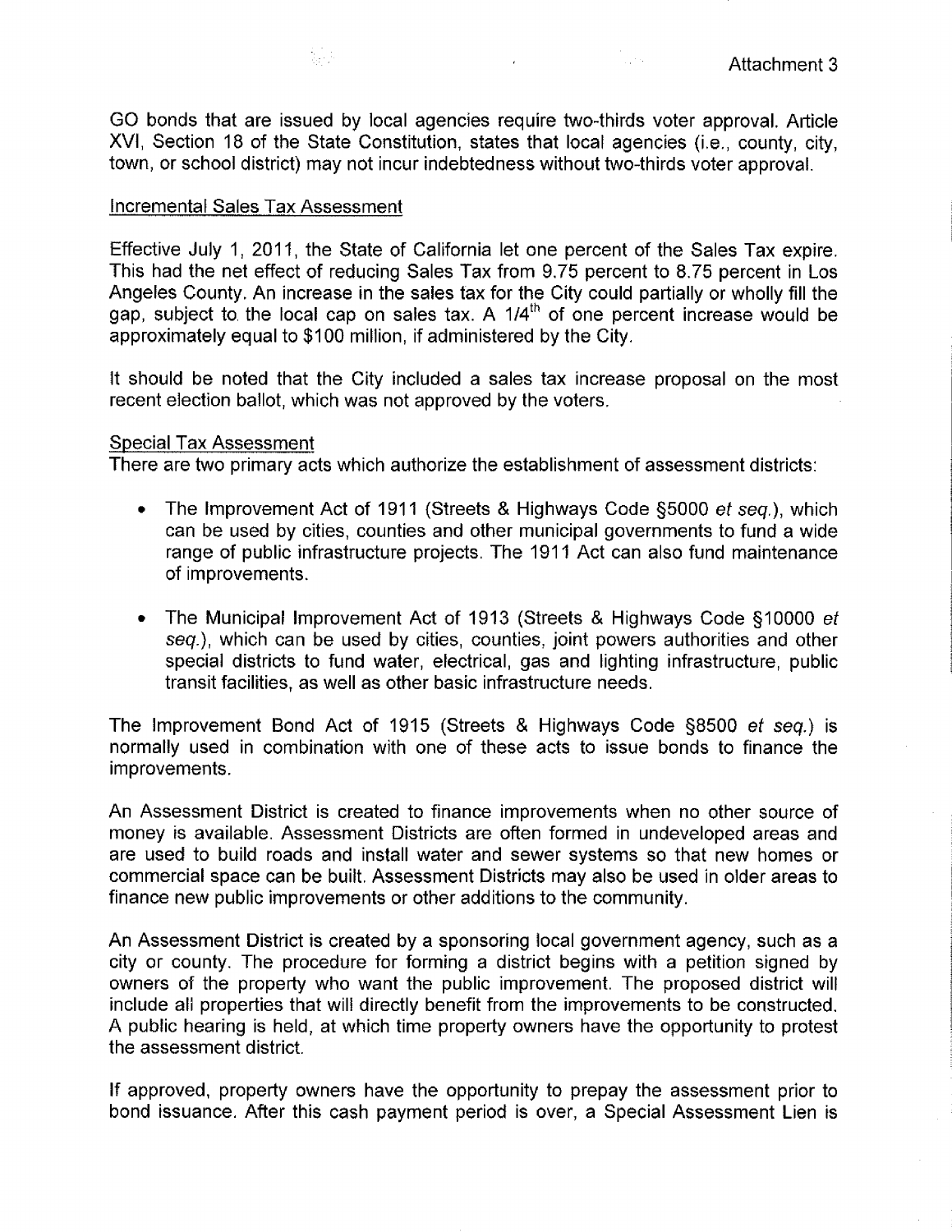recorded against each property with an unpaid assessment. Then, these parcels wlll pay their total assessment through annual installments on the county property tax bill. The property owners will have the right to prepay the remaining balance of the assessment at any time, including applicable prepayment fees.

 $\frac{1}{2}$ 

The assessment cannot be directly based on the value of the property. Instead, the assessments are based on mathematical formulas that take into account how much each property will benefit from the installation of the improvements. Each parcel in the assessment district becomes responsible for a fixed percentage of the total district debt, and pays that portion of the principal and interest due on the bonds each year. Bond issues are normally structured so the amount of the annual installment remains relatively level.

# Mello-Roos District

The Mello-Roos Community Facilities District Act of 1982 established a method whereby the City may form a special, separate district to finance public infrastructure by the sale of bonds. A Community Facilities Districts is formed and bond issues authorized by a two-thirds vote of the property owners in the district. Bonds are sold to finance facilities that can include schools, parks, libraries, public utilities and other forms of infrastructure. The Districts may provide public services that include police and fire protection, recreation programs, area maintenance, library services, flood and storm drainage. Bonded debt service and/or the public services are paid for by special taxes levied on the real property within the district.

# Infrastructure Financing District

Cities and counties can create Infrastructure Financing Districts (IFDs) to pay for regional scale public works. IFDs can divert property tax increment revenues for 30 years to finance highways, transit, water systems, sewer projects, flood control, child care facilities, libraries, parks, and solid waste facilities. IFOs can't pay for maintenance, repairs, operating costs, and services. Unlike redevelopment, the property in an IFD doesn't have to be blighted. IFOs and redevelopment agencies' project areas can't overlap.

To form an IFD, the city must develop an infrastructure plan, send copies to every landowner, consult with other local governments, and hold a public hearing. Every local agency that will contribute its property tax increment revenue to the IFO must approve the plan. Schools cannot shift their property tax increment revenues to the IFD. Once the other local officials approve, the city or county must still get the voters' approval to:

- Form the IFD (requires 2/3 voter approval).
- Issue bonds (requires *2/3* voter approval).
- Set the IFD's appropriations limit (majority voter approval).